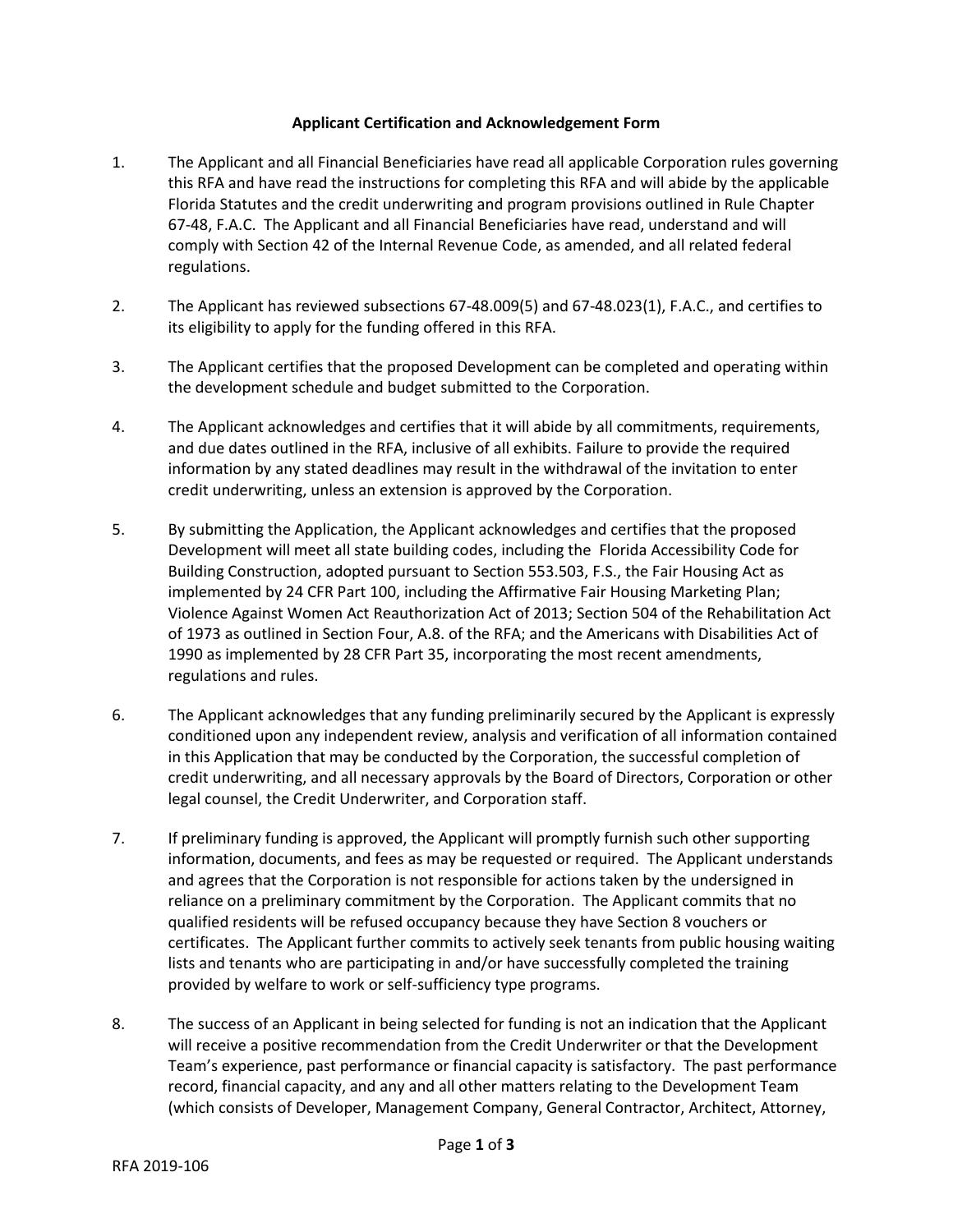and Accountant) will be reviewed during credit underwriting. The Credit Underwriter may require additional information from any member of the Development Team including, without limitation, documentation on other past projects and financials. Development Teams with an unsatisfactory past performance record, inadequate financial capacity or any other unsatisfactory matters relating to their suitability may result in a negative recommendation from the Credit Underwriter.

- 9. The Applicant's commitments will be included in (i) a Land Use Restriction Agreement(s) for the SAIL loan(s) and (ii) an Extended Use Agreement for the Housing Credits, and must be maintained in order for the Development to remain in compliance, unless the Board approves a change.
- 10. The Applicant certifies that there are no agreements, other than the letter of intent provided with this Application or the Limited Partnership Agreement, between the Applicant and the Housing Credit Syndicator/equity provider.
- 11. The Applicant certifies that the complete Limited Partnership Agreement, including any amendments thereto, will be divulged to the Corporation and the credit underwriter.
- 12. The Applicant understands and agrees that it will ensure that (i) none of the General Contractor duties to manage and control the construction of the Development are subcontracted; (ii) none of the construction or inspection work that is normally performed by subcontractors is performed by the General Contractor; (iii) no construction cost is subcontracted to any entity that has common ownership or is an Affiliate of the General Contractor or the Developer, as further described in subsection 67-48.0072(17); and (iv) a provision is provided in the contract with General Contractor that it will comply with subsection 67-48.0072(17).
- 13. The Applicant, the Developer and all Principals are in good standing among all other state agencies and have not been prohibited from applying for funding.
- 14. In eliciting information from third parties required by and/or included in this Application, the Applicant has provided such parties information that accurately describes the Development as proposed in this Application. The Applicant has reviewed the third party information included in this Application and/or provided during the credit underwriting process and the information provided by any such party is based upon, and accurate with respect to, the Development as proposed in this Application.
- 15. During the credit underwriting process, the Applicant must demonstrate that the Development meets the requirements of this RFA and Section 42 of the IRC.
- 16. The invitation to enter credit underwriting will be rescinded if it is determined that the proposed Development was placed in-service prior to the year in which it received its allocation.
- 17. The Applicant must be a housing provider in the Continuum of Care's Homeless Coordinated Entry system as required by the U.S. Department of Housing and Urban Development.
- 18. The Applicant understands and agrees to cooperate with any audits conducted in accordance with the provisions set forth in Section 20.055(5), F.S.